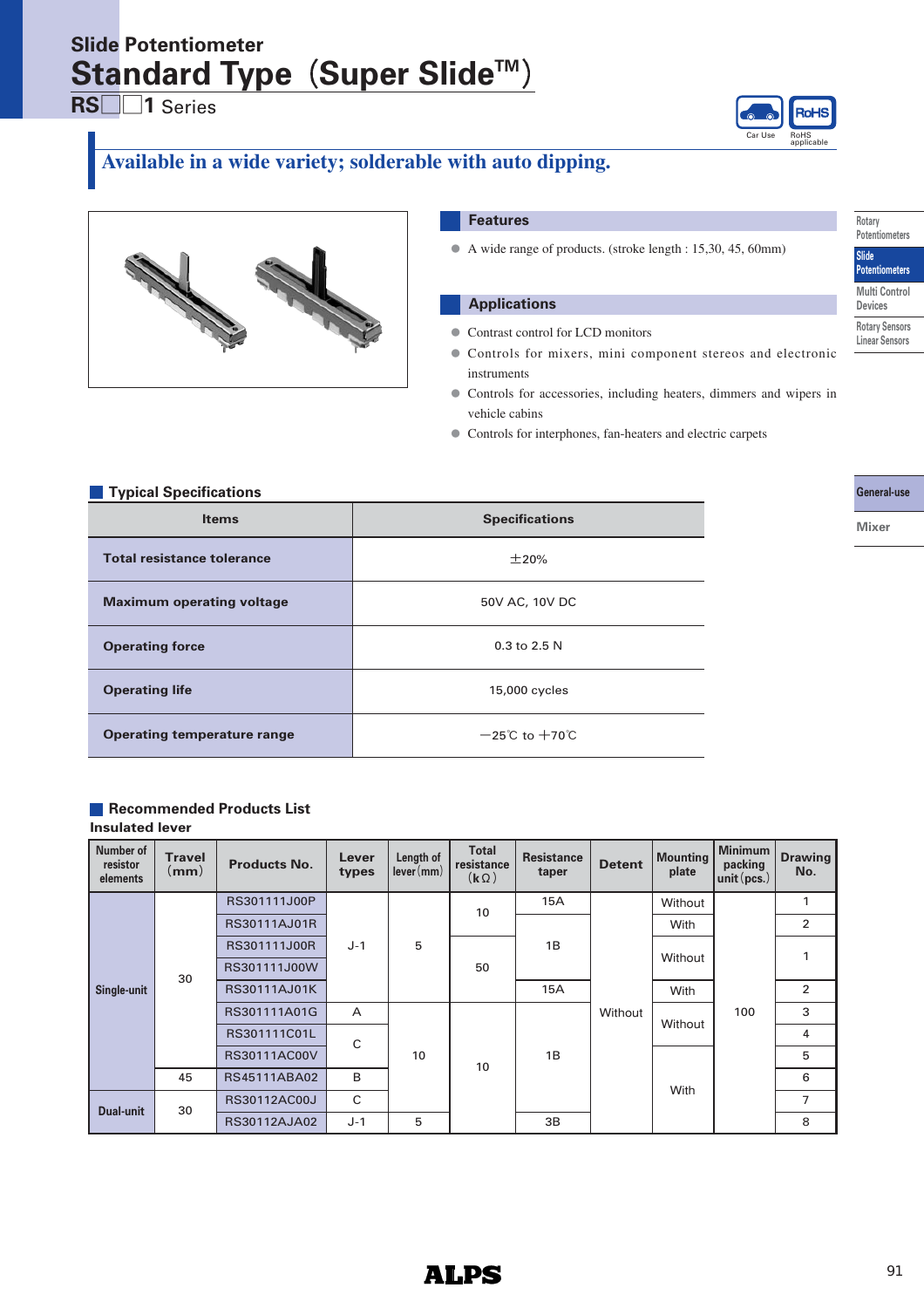#### **Metal lever Recommended Products List**

|                                        |                                   | IVICLAI ICVCI         |                     |                |                        |                                                    |                            |               |                          |                                          |                       |
|----------------------------------------|-----------------------------------|-----------------------|---------------------|----------------|------------------------|----------------------------------------------------|----------------------------|---------------|--------------------------|------------------------------------------|-----------------------|
| Rotary                                 | Number of<br>resistor<br>elements | <b>Travel</b><br>(mm) | <b>Products No.</b> | Lever<br>types | Length of<br>lever(mm) | <b>Total</b><br>resistance<br>$(\mathbf{k}\Omega)$ | <b>Resistance</b><br>taper | <b>Detent</b> | <b>Mounting</b><br>plate | <b>Minimum</b><br>packing<br>unit (pcs.) | <b>Drawing</b><br>No. |
| <b>Potentiometers</b>                  |                                   | 15                    | RS15111A900B        | $9 - 1$        | 10                     | 10                                                 | 15A                        |               | With                     |                                          | 9                     |
| <b>Slide</b>                           |                                   |                       | RS30111A9012        |                |                        |                                                    |                            |               |                          |                                          | 10                    |
| <b>Potentiometers</b>                  |                                   | 30                    | RS3011114A02        | 4              | 15                     | 20                                                 |                            |               | Without                  |                                          | 11                    |
| <b>Multi Control</b><br><b>Devices</b> | Single-unit                       |                       | RS30111A602N        | 6              |                        |                                                    | 1B                         | Without<br>1B | With<br>Without          |                                          | 12                    |
| <b>Rotary Sensors</b>                  |                                   | 45                    | RS45111A900F        |                | 10<br>$9 - 1$          | 10                                                 |                            |               |                          |                                          | 13                    |
| <b>Linear Sensors</b>                  |                                   |                       | RS4511119A04        |                |                        |                                                    |                            |               |                          |                                          | 14                    |
|                                        |                                   | 60                    | RS6011YA600M        | 6              | 15                     |                                                    | <b>15A</b>                 |               | With                     | 100                                      | 15                    |
|                                        |                                   |                       | RS6011Y19004        | $9 - 1$        | 10                     |                                                    |                            |               | Without                  |                                          | 16                    |
|                                        |                                   |                       | RS6011Y1600Q        | 6              | 15                     |                                                    |                            |               |                          |                                          | 17                    |
|                                        |                                   | 45                    | RS451121400A        | 4              | 20                     |                                                    |                            |               |                          |                                          | 18                    |
|                                        |                                   |                       | RS45112A400G        |                |                        |                                                    |                            |               | With                     |                                          | 19                    |
|                                        | <b>Dual-unit</b>                  | 60                    | RS60112A600N        |                |                        |                                                    |                            |               |                          |                                          | 20                    |
| General-use                            |                                   |                       | RS60112A600U        | 6<br>15        | 20                     | 15A                                                |                            |               |                          |                                          |                       |

# **Mixer**

**Note**

Additional product specifications not included in the above list are also available.

For product varieties, see **P.98** For details of lever types, see **P.98** For products specifications, see **P.116, 117**

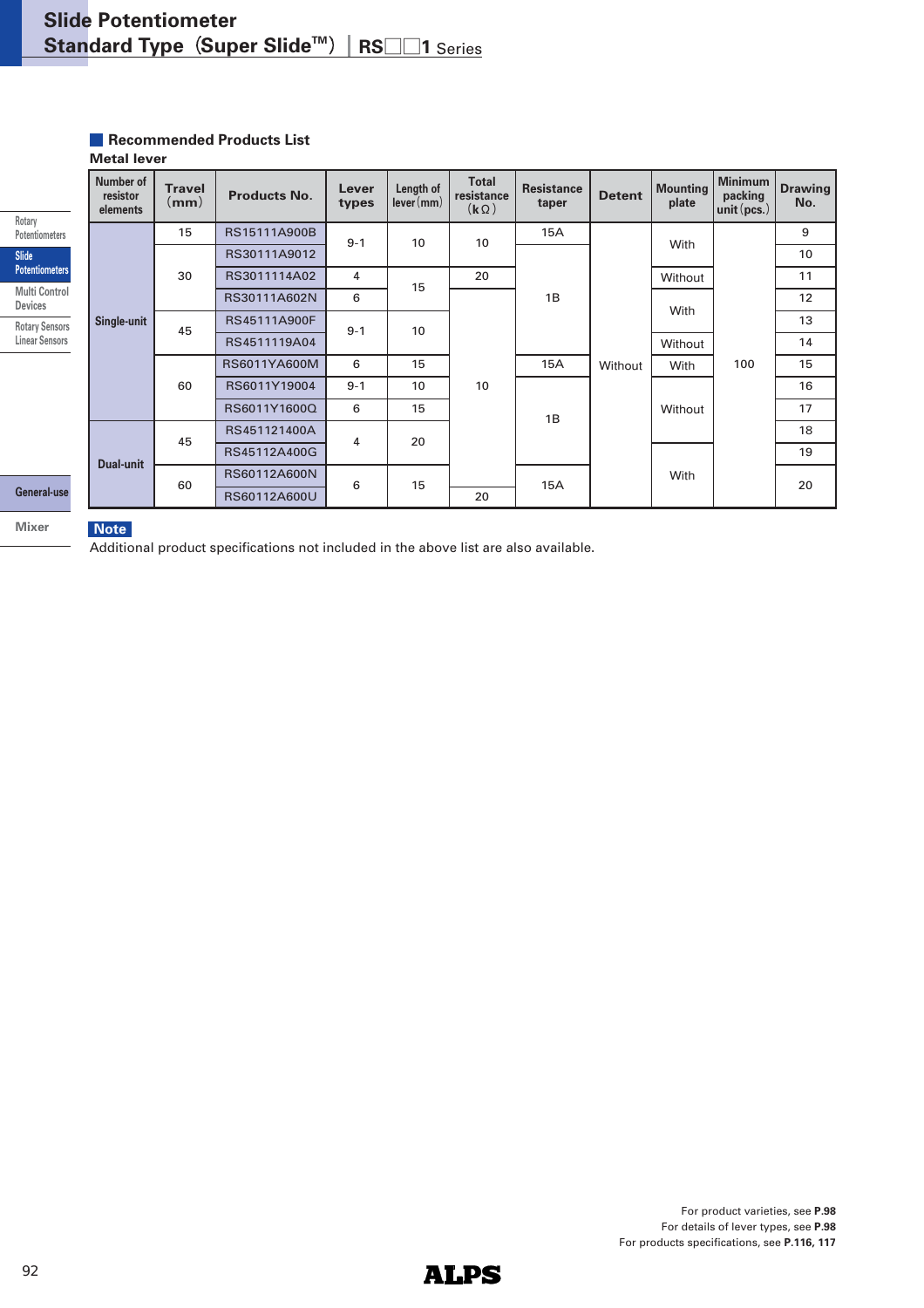

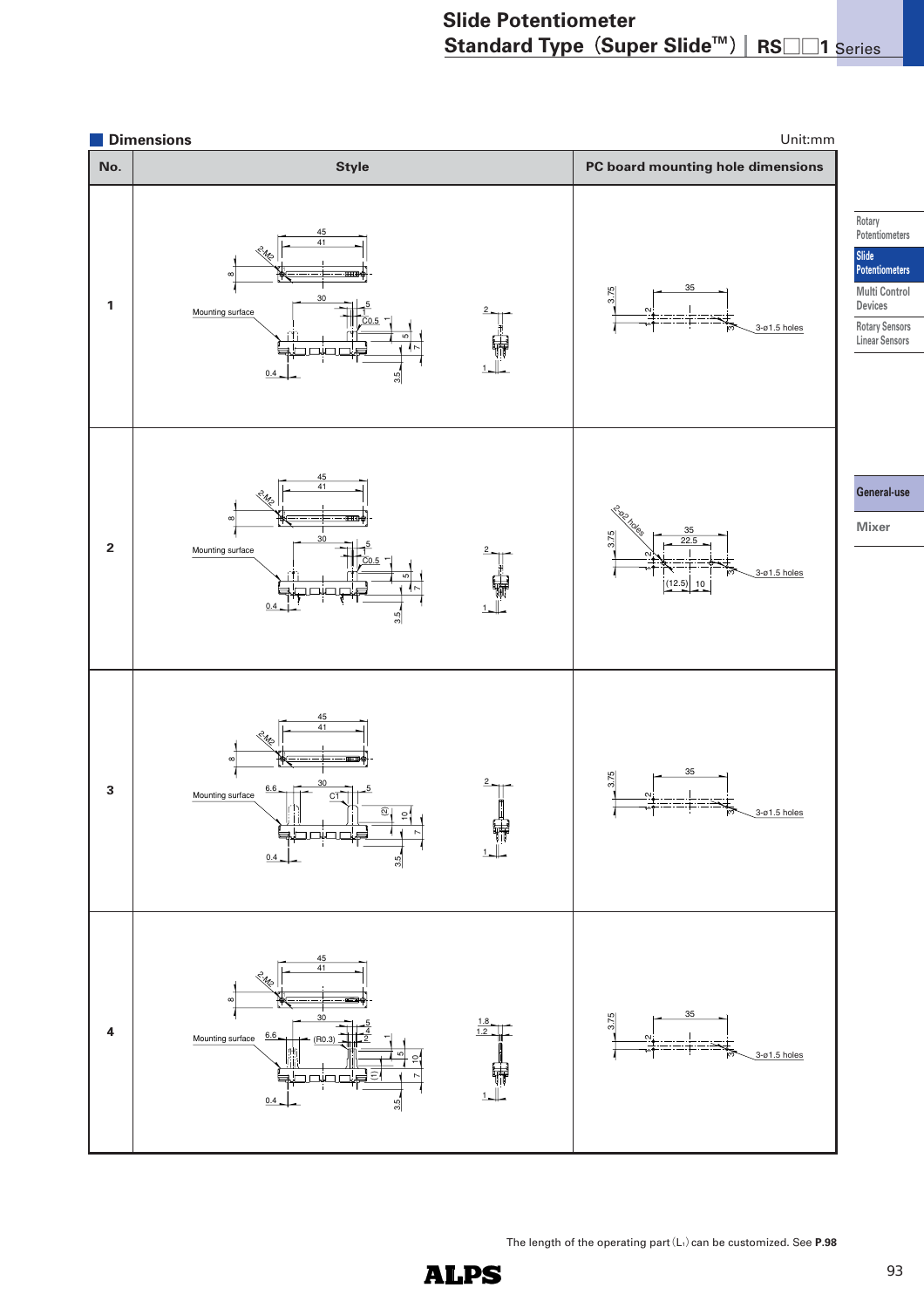

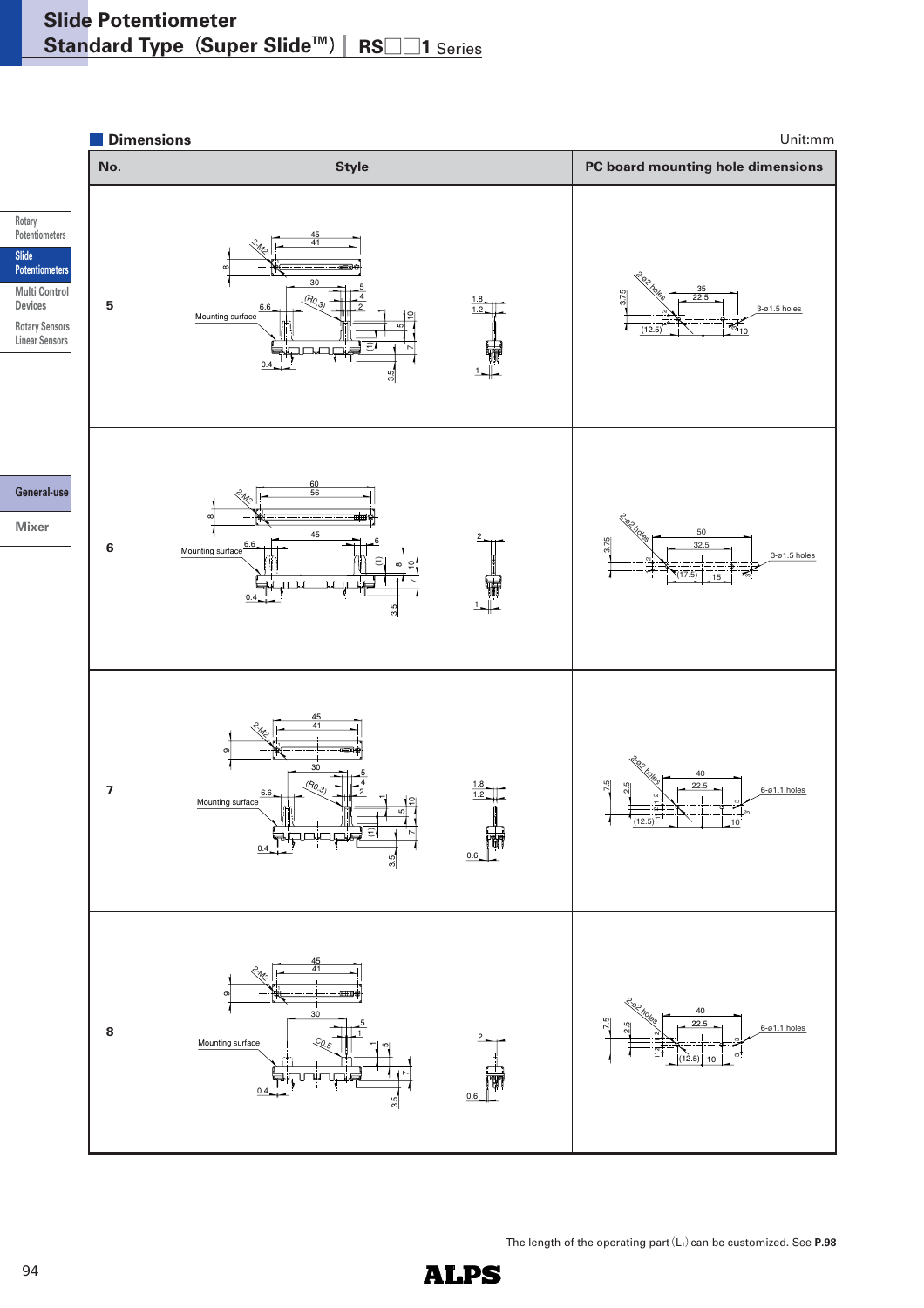

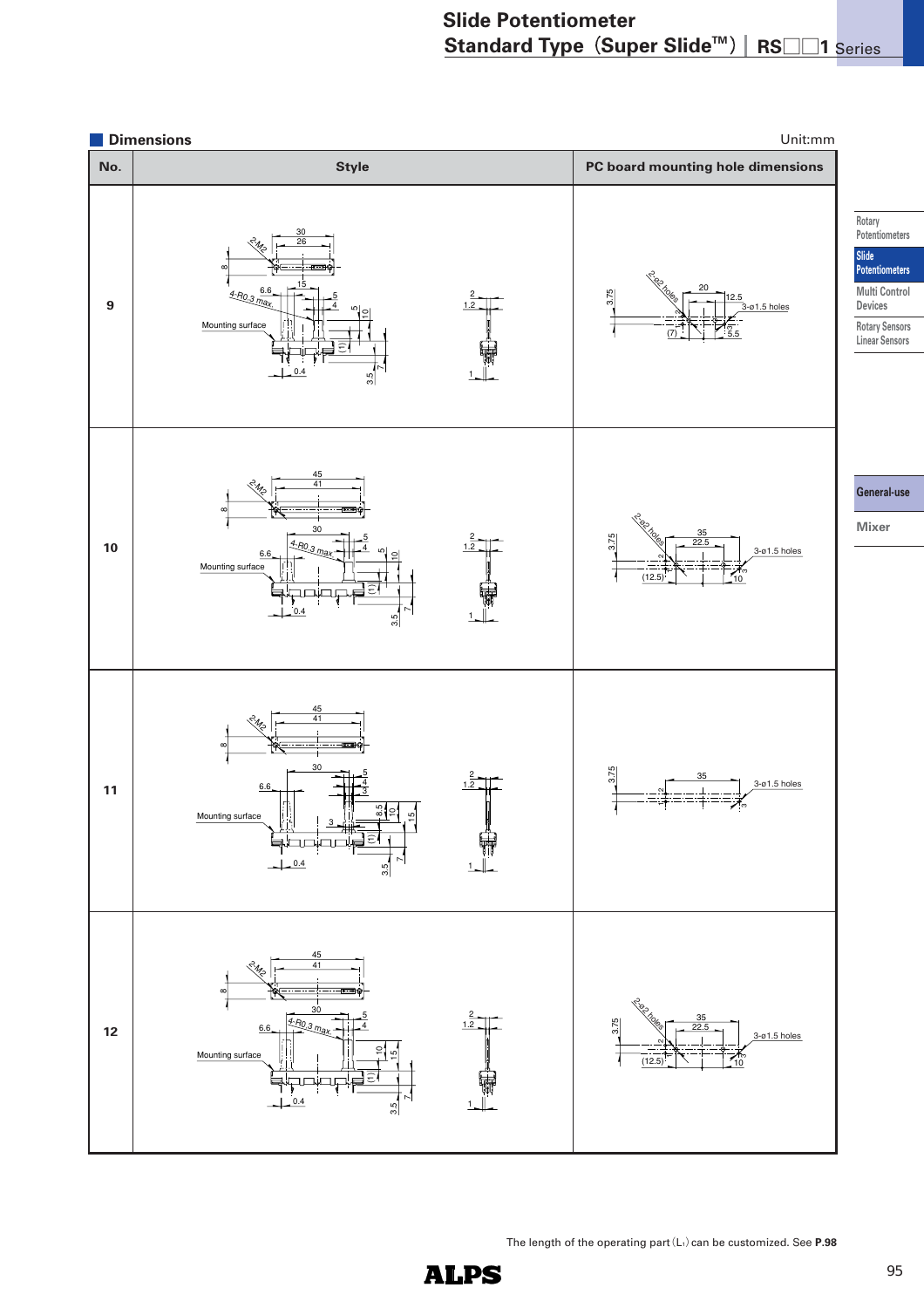

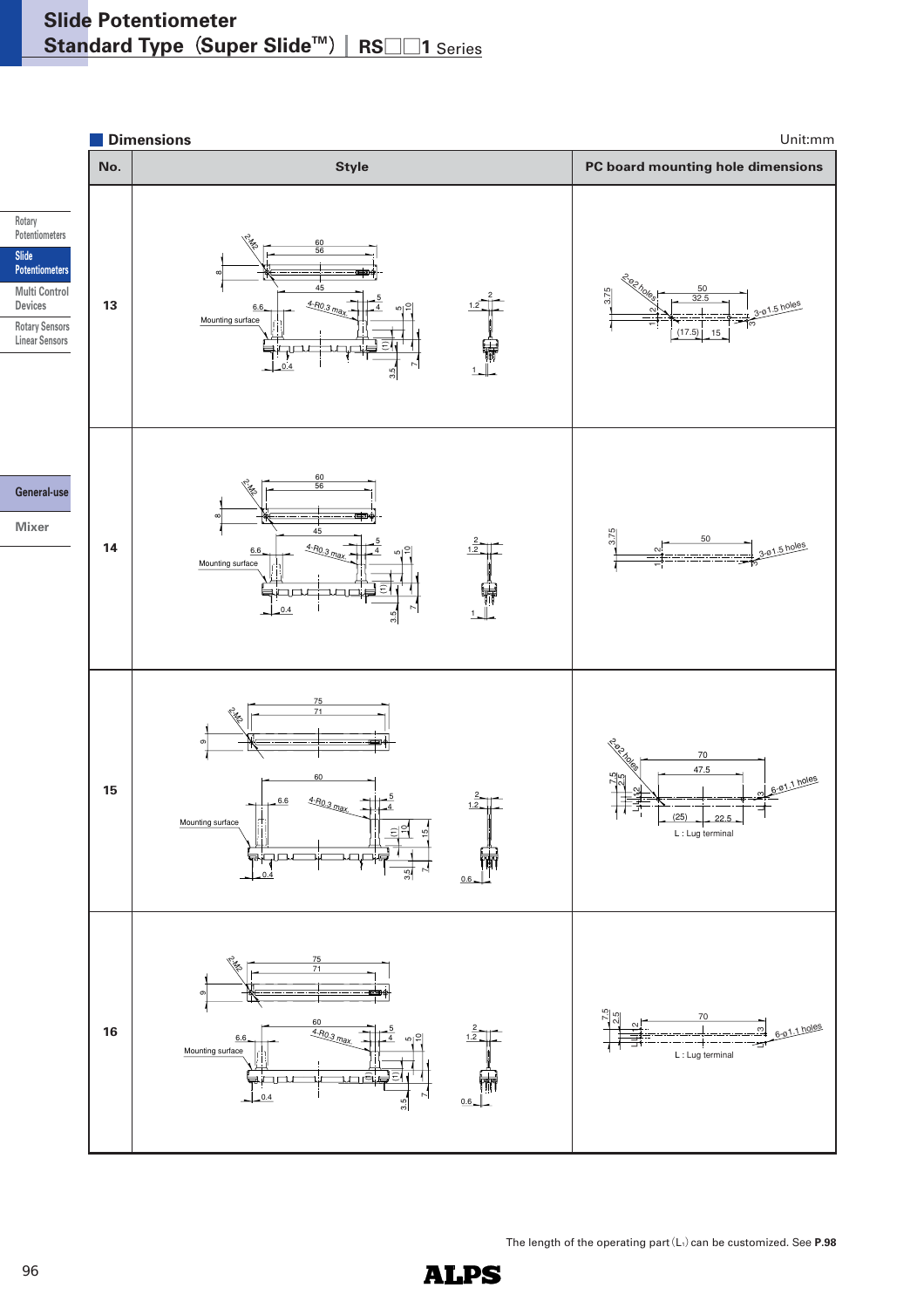

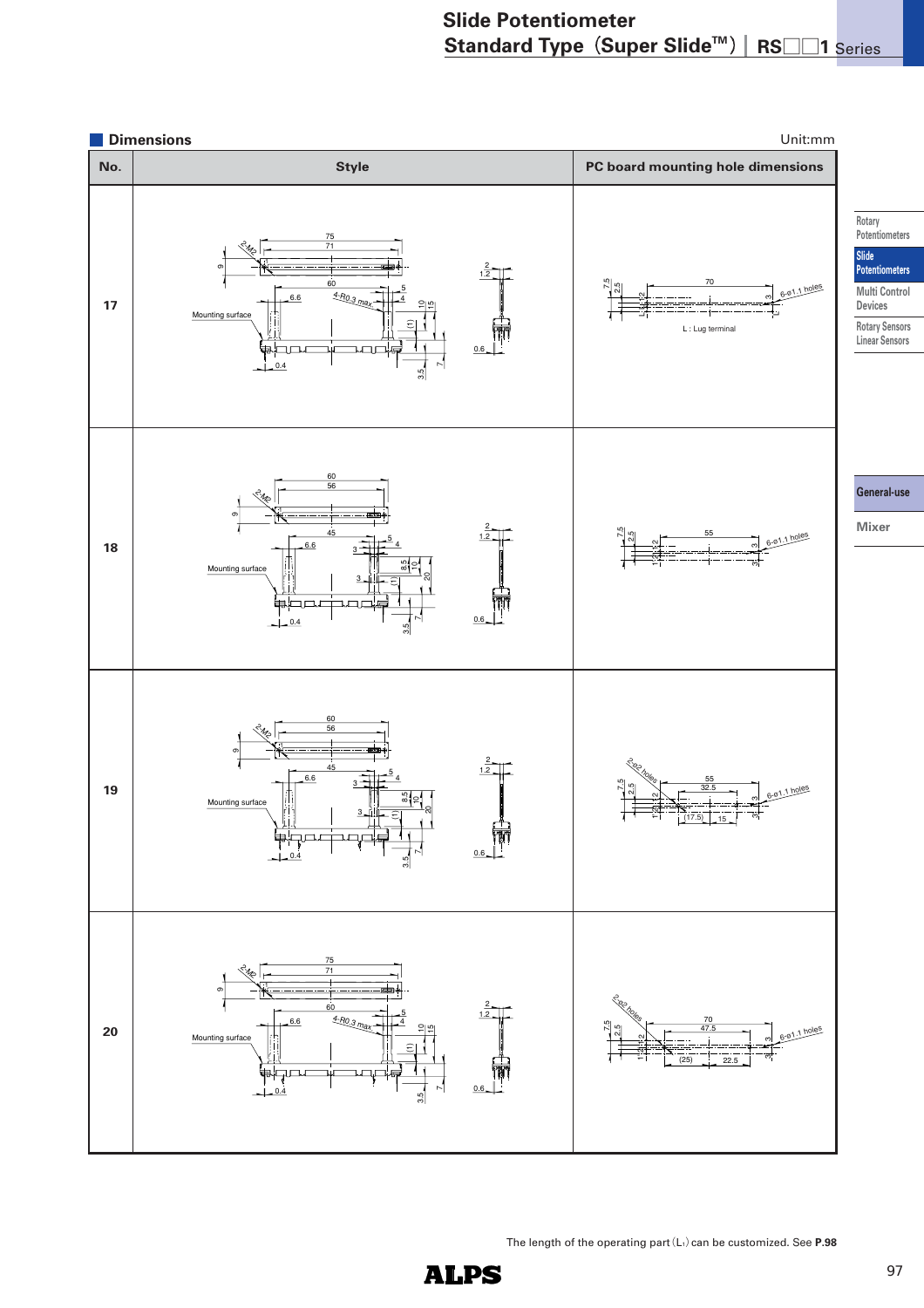# **Product Varieties**

**In addition to the recommended products, the following specifications can also be accommodated.**

# **Specifications**

**Slide Potentiometers Rotary Potentiometers Multi Control Devices**

> **Rotary Sensors Linear Sensors**

**Mixer**

|  | <b>Type</b>      | $\mathsf{T}$ ravel $\mathsf{(mm)}$ | <b>Model</b>   | <b>Center detent</b> | For DC use                   | <b>Mounting plate</b> |  |
|--|------------------|------------------------------------|----------------|----------------------|------------------------------|-----------------------|--|
|  |                  | 15                                 | RS15111        |                      |                              |                       |  |
|  |                  | 30                                 | RS30111        |                      | 10V DC                       | Available             |  |
|  | Single-unit      | 45                                 | RS45111        |                      |                              |                       |  |
|  |                  | 60                                 | <b>RS6011Y</b> | Available            |                              |                       |  |
|  |                  | 15                                 | RS15112        |                      |                              |                       |  |
|  |                  | 30                                 | RS30112        |                      | 10V DC<br>Not available with |                       |  |
|  | <b>Dual-unit</b> | 45                                 | RS45112        |                      | tap                          |                       |  |
|  |                  | 60                                 | RS60112        |                      |                              |                       |  |

# **Electrical Characteristics**

| Total resistance ( $\mathbf{k} \Omega$ ) | 10         | 20 | 50 | 100 | 200 |
|------------------------------------------|------------|----|----|-----|-----|
| <b>Total resistance tolerance</b>        | $\pm 20\%$ |    |    |     |     |
| <b>Resistance taper</b>                  | 1Β         | 4B |    | 10A | 15A |

#### **General-use Lever Shape and Dimensions Types**

 $t=1.2$  $t=1.2$  $t=1.2$  $t=2$  $t=2$  $t=1.2$ **Metal lever Code Dimensions 9-2 6 4**  $\widehat{\tau}$ 6.6 L1 5 R0.5 L1 6.6 5<br>(1)  $\mathcal{R}_Q$ Ro.3 max. 4 5 4  $\epsilon$ 6.6  $\Rightarrow$ 5 (Ro.3) L1 3 3 5 8.5 0.5  $\widehat{\in}$ 4 <u>ុ</u> 6.6  $\widehat{\Xi}$ L1 **9-1 Insulated lever Code Dimensions J-1 C**  $\mathcal{Q}_{\mathcal{S}}$ L1  $\overline{\phantom{0}}$ 5 1 6.6 ର 5 C1 L1  $\widehat{\Xi}$ 5 4 2 ة ا  $\overline{\phantom{0}}$ ທ 1.8 1.2 (R0.3) L1 **A** L1  $\frac{1}{10}$  $\overline{L}$ 5 L1 15  $\overline{20}$ L1 5 L1 15 20 L1 10 15 L1 10  $\overline{15}$ 

# **Corresponding Specifications**

**Lever type B D** (Marker colour tone: white, red) L1 6.6 5  $\widehat{\epsilon}$ 0.8 ო<br>0. ო Marke 1.6 2 6.6  $\widehat{\Xi}$ 1.6 25˚ 4.9 6 30˚ 45˚ L1 t=1.2  $\frac{1}{2}$  t=1.2 L1  $\frac{1}{10}$ 15  $L_1$  $\overline{10}$ 15 **Resistance taper 3B, 15C** Dust Dust Available **Tap** Available (Only the centerpositioned) Unit:mm

**Note**

Unit:mm

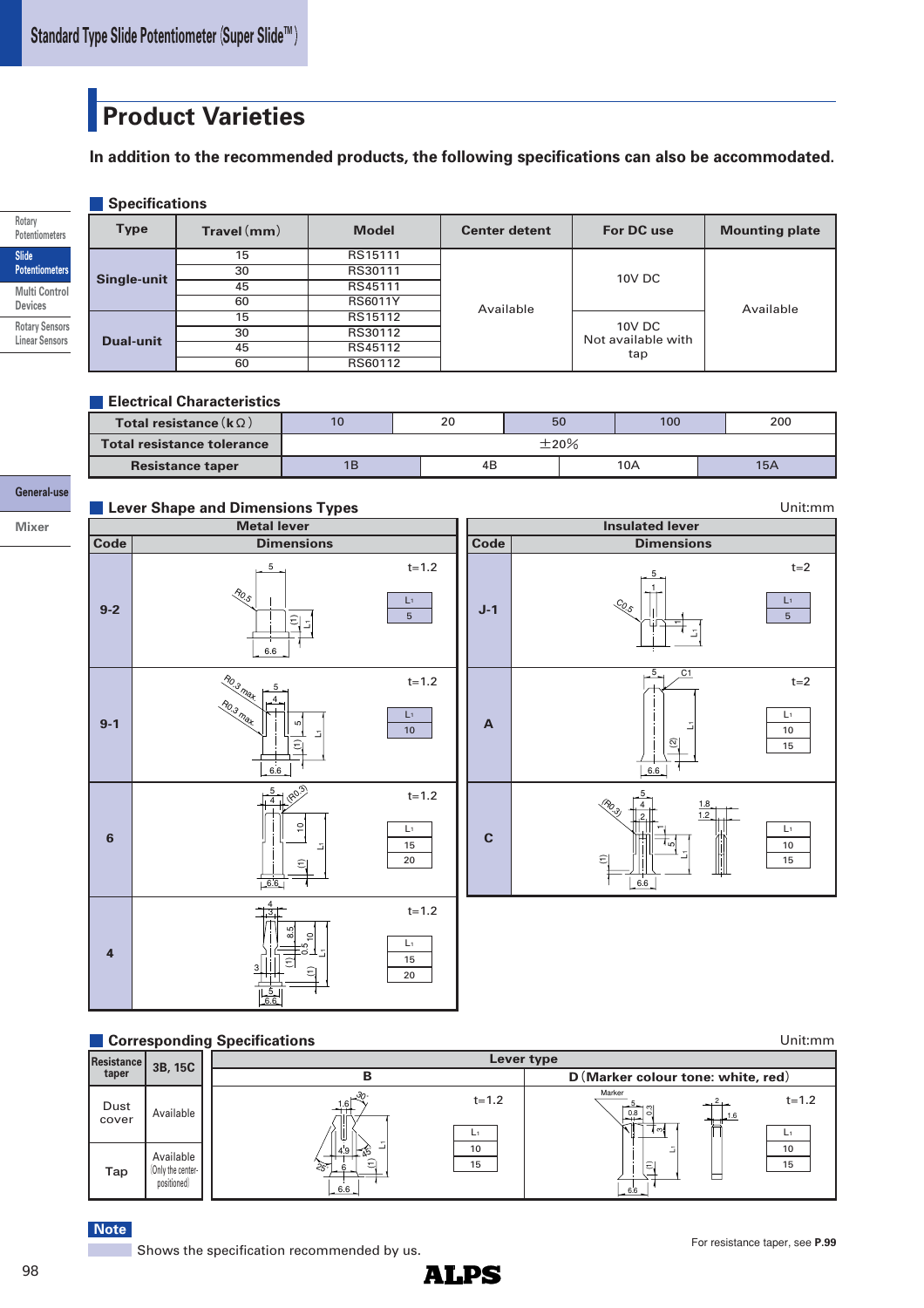# **Orders Other Than Recommended Products**

**Specify orders for varieties that are not listed in the Recommended Product List, referring to the following example.**

### **Sample Part Number**